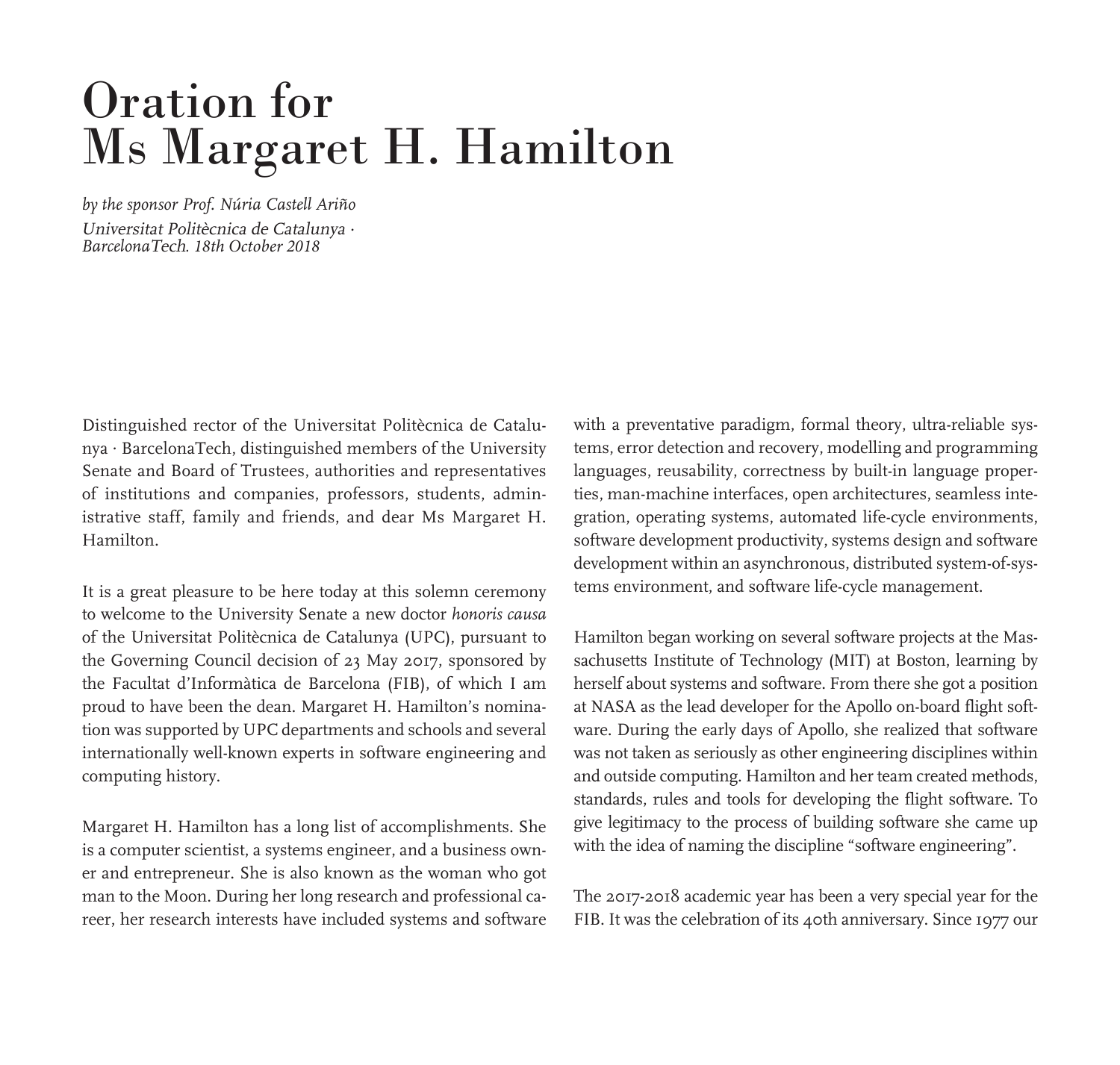school offers top-quality university education and excellence in the area of computing engineering that responds to the needs of the social and economic environment. Software engineering and programming with high-quality criteria are basic elements of education at the FIB, and constitute the working domain of several UPC research groups. Because of this, we sponsored this candidature and today we are proud to welcome Ms Margaret H. Hamilton, a pioneer in computer science history, to the UPC Senate.

Furthermore, the software engineering community celebrates the 50th anniversary of the discipline this year. Around the world several institutions and conferences commemorate this fact. The present award ceremony is our recognition of Ms Hamilton's contributions to this discipline, the discipline which she named.

In addition, next year the world will commemorate the  $50<sup>th</sup>$  anniversary of the first landing by man on the Moon. The contributions of Ms Hamilton and her team were crucial to Apollo 11's successful landing on the Moon on 20 July 1969. For that historical accomplishment, the UPC's aeronautics schools, as well as the FIB, are proud to welcome her as a new University Senate member.

Certainly, the accomplishments of Ms Margaret H. Hamilton have been key in both areas: computing engineering and aeronautical engineering.

Margaret Heafield Hamilton, born on 17 August 1936, in Paoli, Indiana, studied mathematics at the University of Michigan in 1954 and subsequently earned a B.A. in mathematics with a minor in philosophy from Earlham College in 1958. She moved to Boston, Massachusetts, where her husband went to Brandeis for a master's degree in chemistry followed by a law degree at Harvard Law School. During this time, Hamilton worked to support her family.

Hamilton's plan was to pursue graduate study in abstract mathematics at Brandeis University as soon as she and her husband took turns finishing their studies at their respective schools. She cites a female math professor as a mentor and major influence on her desire to continue in the study of abstract mathematics. She had other inspirations outside the technological world, including her father, philosopher and poet, and her grandfather, a school headmaster and Quaker minister. She says both her father and grandfather inspired her to minor in philosophy.

To prepare for further studies in abstract math at Brandeis University, in 1959 she took an interim position at MIT to develop software for predicting weather on MIT's LGP-30 computer, which she did in hexadecimal, and MIT's PDP-1 computer, for Professor Edward Norton Lorenz in the meteorology department.

Margaret H. Hamilton then developed software for the Semi-Automatic Ground Environment (SAGE) air defense system at Lincoln Laboratories. As soon as she heard MIT was looking for people to build software for sending man to the Moon, she joined NASA/MIT's project to build Apollo's on-board flight software for the manned missions. At that early time, computer science and software engineering were not yet disciplines; instead, programmers had to learn on the job with hands-on experience.

From 1961 to 1963, she worked on the SAGE Project at Lincoln Lab, where she was one of the programmers who wrote software for the first AN/FSQ-7 computer (the XD-1), to search for unfriendly aircraft; she also wrote software for the Air Force Cambridge Research Laboratories.

The SAGE Project was an extension of Project Whirlwind, started by MIT, to create a computer system that could predict weather systems and track their movements through simulators. SAGE was soon developed for military use in anti-aircraft air defense from potential Soviet attacks during the Cold War. It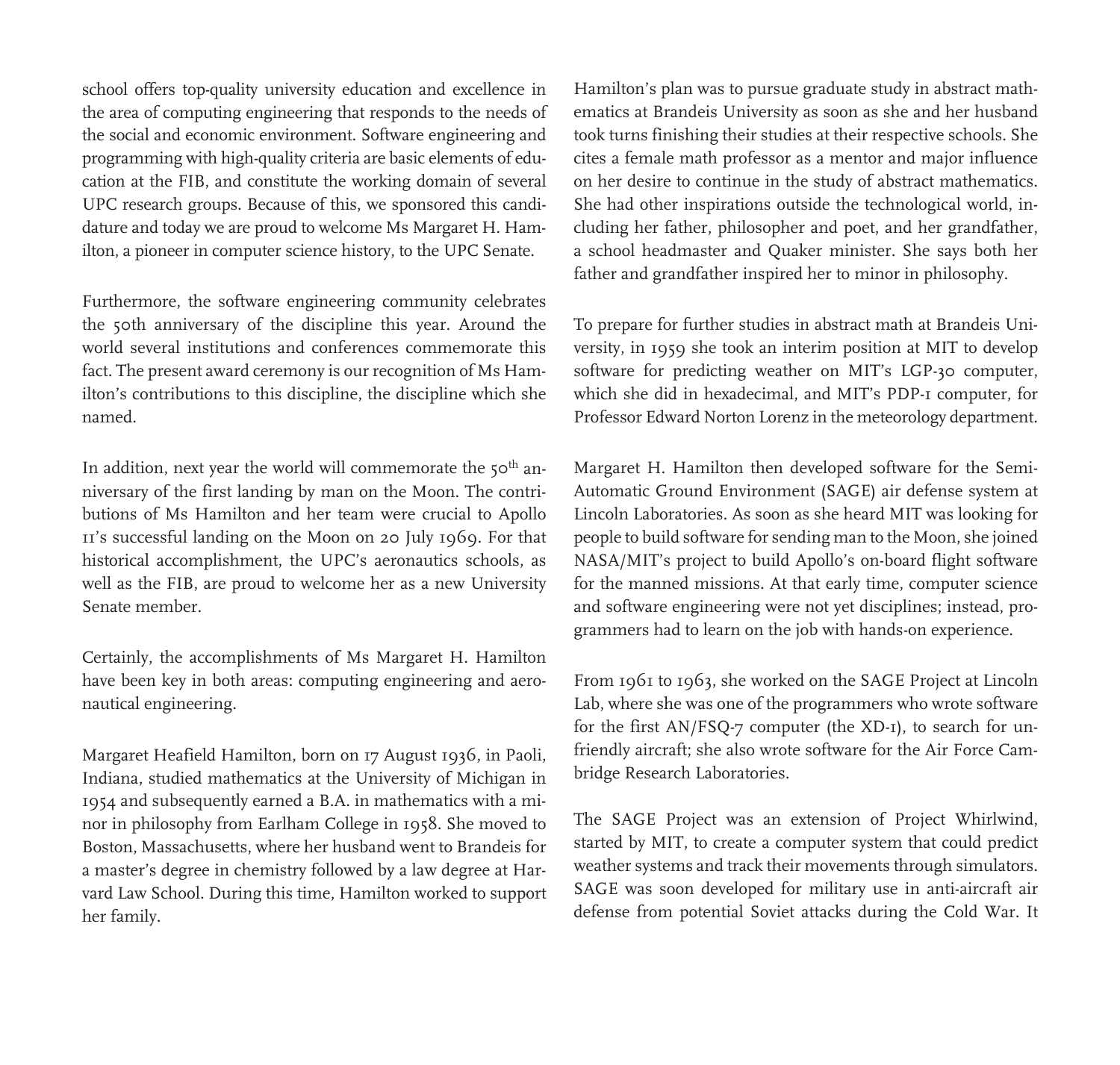was her efforts on this project that made her a candidate for the position at NASA as the lead developer for the Apollo on-board flight software.

Hamilton then joined the Charles Stark Draper Laboratory at MIT, where she began by working on flight software for the Apollo unmanned space missions. Shortly thereafter, Hamilton was put in charge of the whole team that developed the Apollo on-board flight software for the manned missions and the subsequent Skylab missions. This included the software developed on the Apollo Guidance Computer for the Command Module (CM), the Lunar Module (LM), and the interfaces ("glue") between and among all the mission phases. It also included the systems software, which was shared by and resided within both the CM and the LM. The system software included the error detection and recovery software such as the restarts and the Priority Displays, which Hamilton designed and developed. No software errors surfaced during actual flights.

She worked to gain hands-on experience during a time when computer science courses were very rare and software engineering courses did not exist.

The Apollo 11 mission was special. No human had ever landed on the Moon before. Everything was going perfectly until something totally unexpected happened, precisely at the critical moment just before landing. Three minutes before the Lunar lander reached the Moon's surface, the Apollo Guidance Computer became overloaded.

Program alarms indicated "executive overflows", meaning the guidance computer could not complete all of its tasks in real time and had to postpone some of them.

However, thanks to the alarm and priority tasks systems developed by Hamilton's team, the situation was managed, and the Priority Displays gave the astronauts the choice to land or not to land. And they landed. The Apollo 11's crew became the first humans to walk on the Moon, and the Hamilton team's software became the first software to run on the Moon.

Dr. Paul Curto, senior technologist who nominated Margaret Hamilton for a NASA Space Act Award, called Hamilton's work "the foundation for ultra-reliable software design".

Hamilton's software engineering group worked on several projects after Apollo.

In 1976, Margaret H. Hamilton co-founded a company called Higher Order Software. She was the CEO from 1976 through 1984. Their aim was to further develop ideas about error prevention and fault tolerance emerging from her experience at MIT.

They created a product called USE.IT, based on the Higher Order Software (HOS) methodology developed at MIT. It was successfully used in numerous government projects. One notable project was to formalize and implement the first computable IDEF (Integration DEFinition), C-IDEF for the Air Force, based on HOS as its formal foundation.

A detailed analysis of the HOS theory and the AXES language was used by Harel to develop a derived language for a more modern form of structured programming derived from HOS called the And/Or programming language from the viewpoint of and/or subgoals.

Harel goes on to show how HOS and his derived And/Or programming language relate to mathematical logic, game theory and artificial intelligence. Others have used HOS to formalize the semantics of linguistic quantifiers, and to formalize the design of reliable real-time embedded systems.

Margaret H. Hamilton left the company, HOS, in 1985. At this time, she continued her pursuit of error-free software.